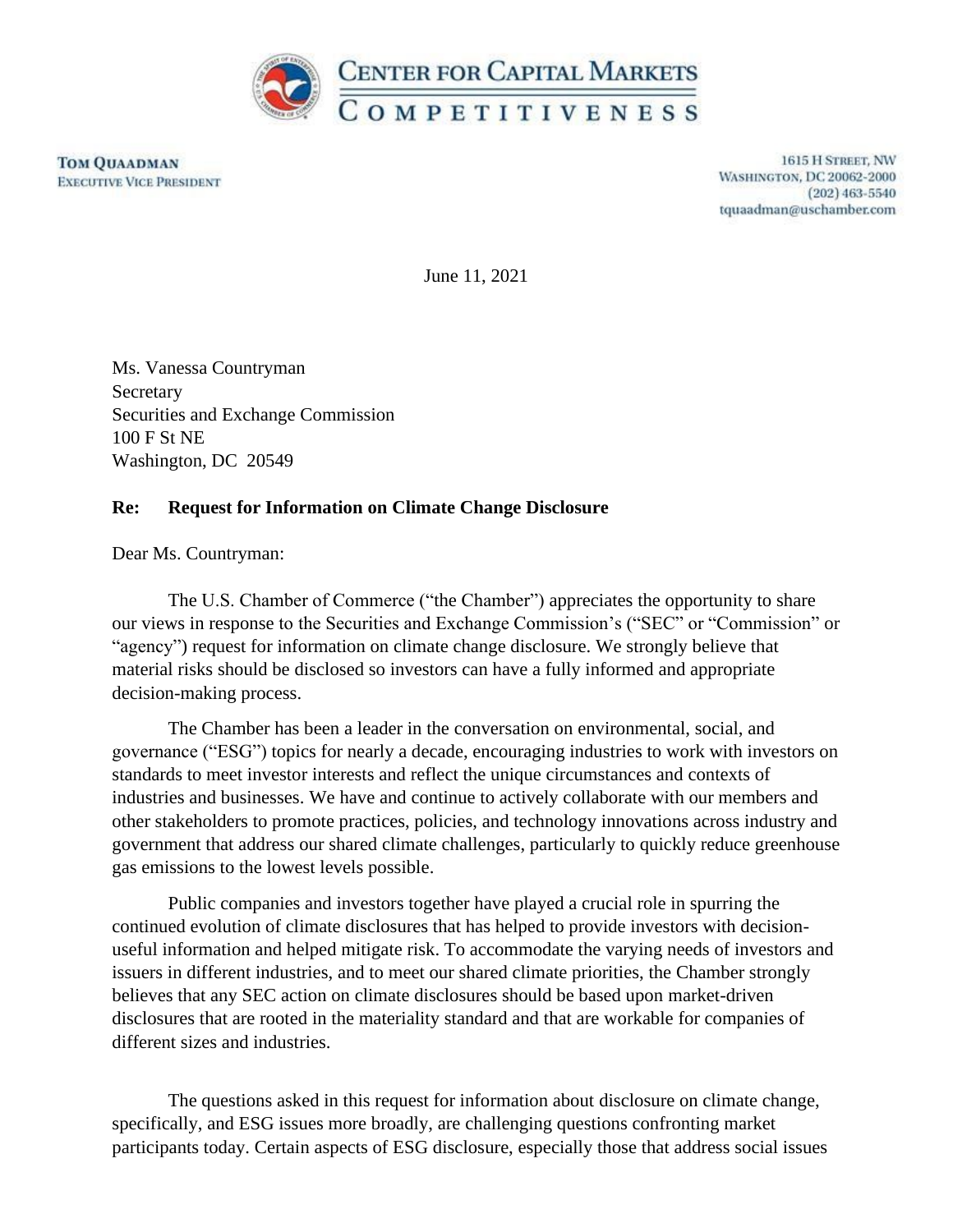outside of climate, may be more subjective. Consideration of potential structural disclosure issues in the wider ESG context may also have broader ramifications that the SEC must take under consideration. Since its inception, the SEC has had an important three-part mission of protecting investors, maintaining fair, orderly and efficient markets, and facilitating capital formation. The SEC has created a global gold standard in these areas, but U.S. capital markets are increasingly facing stiff global competition. As the SEC considers moving forward on climate disclosure, or more ESG disclosures more broadly, it must do so through its well-defined tripartite mission and statutorily granted powers.

The SEC's mandatory disclosure regime, which is based upon the Supreme Court's longstanding definition of materiality under the federal securities laws, centers around ensuring that a reasonable investor has the decision-useful information needed to make investment decisions. Not all investors make decisions based on the same priorities; investors are not monolithic. U.S. issuers have contributed to the welfare of investors and the overall success of the U.S. capital markets by meeting investor demand for disclosure of material information, including on topics related to ESG. This has been accomplished through the materiality standard as defined by the Supreme Court. The SEC should continue, as it faithfully has, to adhere to that standard of materiality and the reasonable investor in shaping any new disclosure requirements. Furthermore, the materiality standard has proven to be flexible in addressing the evolving needs of investors.

Any new disclosure requirements should afford each issuer, in consultation with their investor base, adequate flexibility to adapt its disclosures to fit its industry, sector, and other company-specific facts and circumstances.

As the SEC reviews comments submitted to this request for information, and as the agency determines what actions to take related to climate disclosures, we believe there are three guideposts the Commission should keep in mind for any policy development and rulemakings:

- **1. The longstanding materiality standard must continue to be at the core of corporate disclosure, as it serves as the bedrock for U.S. capital markets;**
- **2. Disclosure mandates should not be prescriptive but, rather, should continue to be flexible so that disclosures respond to changes in facts, circumstances, risks, and other developments;**
- 3. **Companies should not be subject to undue liability exposure given what can be the inherently uncertain nature of many ESG-related disclosures.**

The Chamber and its membership look forward to a continued partnership with policymakers in crafting policy approaches to climate change and is ready to serve as a resource to the Commission as it advances its work on climate disclosure – and topics surrounding ESG more broadly – in future Commission action.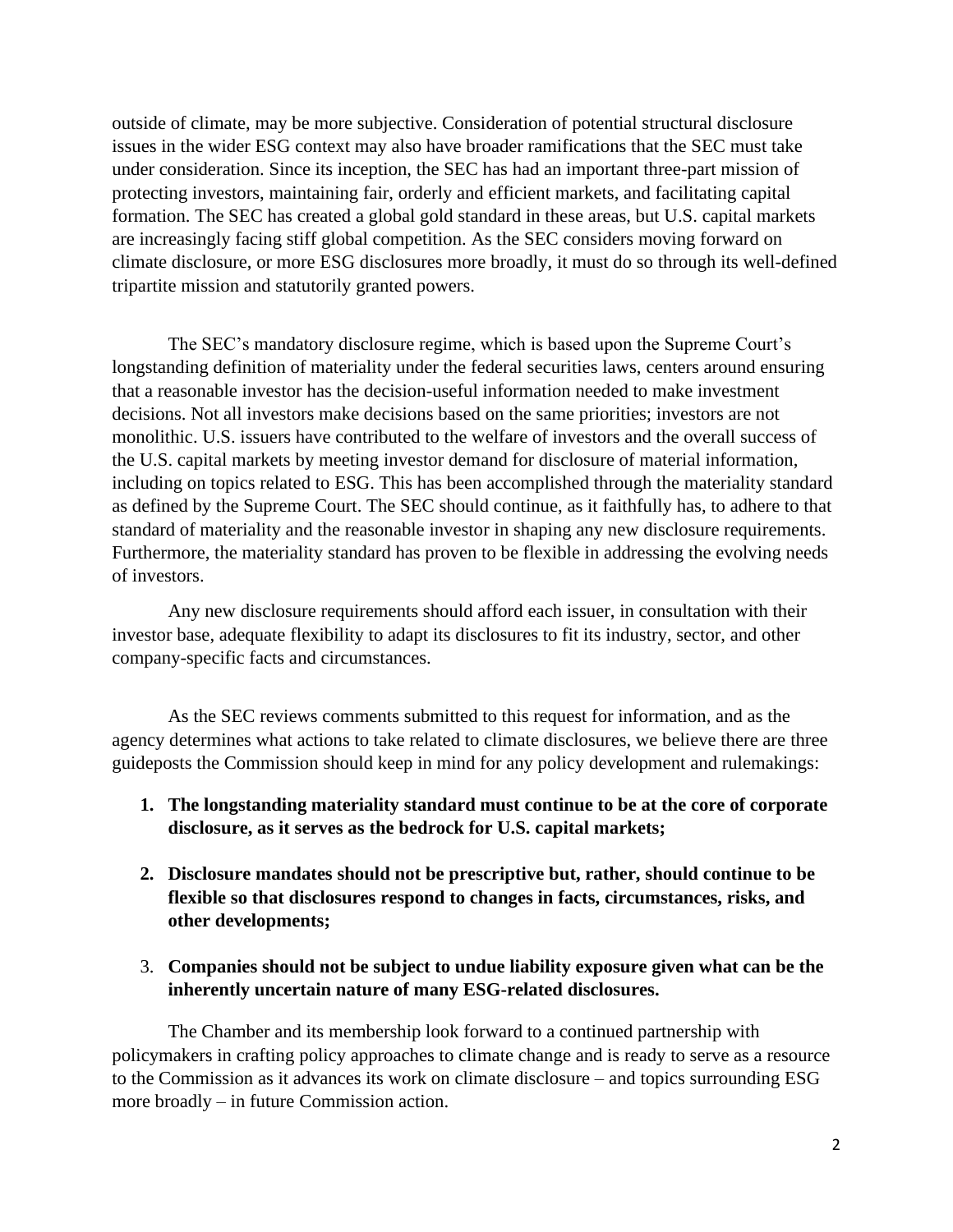### **Guideposts for the SEC to Consider**

The Chamber supports a pragmatic approach to corporate disclosure. To the extent that the SEC moves forward with a rulemaking related to mandatory climate disclosure, the Chamber recommends using the following three touchstones to guide the development of any rule.

## **1. The longstanding materiality standard must continue to be at the core of corporate disclosure, as it serves as the bedrock for U.S. capital markets.**

For more than eight decades, materiality has been the cornerstone of the public company disclosure regime under the federal securities laws. The materiality standard serves as a constant, regardless of who chairs the SEC, which party occupies the White House, or other political or policy shifts. Materiality underpins the U.S. capital markets and has long been used to ensure that federal securities regulation fulfills its tripartite mission.

The materiality standard as defined by the Supreme Court in its *TSC Industries, Inc. v. Northway, Inc.* ("*TSC*") decision is the lodestar of the public company disclosure regime.<sup>1,2</sup> The longstanding materiality standard – namely, what is important to a reasonable investor focused on investment returns – has instilled in investors and issuers alike a confidence in the relevancy of information that promotes market efficiency, competition, liquidity, and price discovery. The Court explained that in formulating a materiality standard, it sought to avoid a scenario in which investors would be overwhelmed "in an avalanche of trivial information – a result that is hardly conducive to informed decision-making."<sup>3</sup> To preserve issuer and investor confidence in the reliability of information used for that decision-making, and to safeguard an important investor protection, the materiality standard must continue to serve as the cornerstone for disclosure in U.S. capital markets. The formulation of reasonableness helps ensure that what is disclosed is tied to advancing the goals of the federal securities laws, as reflected in the SEC's mission.

The Supreme Court's traditional materiality standard should, as it historically has, be the benchmark that the SEC uses when considering crafting new disclosure obligations on reporting companies; the federal securities laws should not be used to mandate that public companies disclose information that does not pass this test. The agency should continue to defer to the materiality threshold to help continue to prevent securities from becoming politicized, which could foster market disruption and regulatory uncertainty that could be detrimental to everyday investors. In addition, the materiality standard can also help the agency avoid imposing unwarranted costs and burdens in collecting and reporting information if it is not material to a

<sup>&</sup>lt;sup>1</sup> U.S. Chamber of Commerce, ["Essential Information: Modernizing our Corporate Disclosure System.](http://www.centerforcapitalmarkets.com/wp-content/uploads/2013/08/U.S.-Chamber-Essential-Information_Materiality-Report-W_FINAL.pdf?x48633)" Winter 2017. Pg. 3.

<sup>2</sup> Senate Banking Committee [Nomination Hearing.](https://www.banking.senate.gov/hearings/02/22/2021/nomination-hearing) March 2, 2021. In response to Senator Toomey's [Questions for](https://www.banking.senate.gov/imo/media/doc/Gensler%20Resp%20to%20QFRs%203-2-21.pdf)  [the Record,](https://www.banking.senate.gov/imo/media/doc/Gensler%20Resp%20to%20QFRs%203-2-21.pdf) SEC Chair Gary Gensler acknowledged the Supreme Court's definition of materiality and stated: "If confirmed, materiality will guide my decisions as SEC Chair related to disclosure requirements under the federal securities laws." Pg. 9.

<sup>3</sup> 426 U.S. 438 (1976).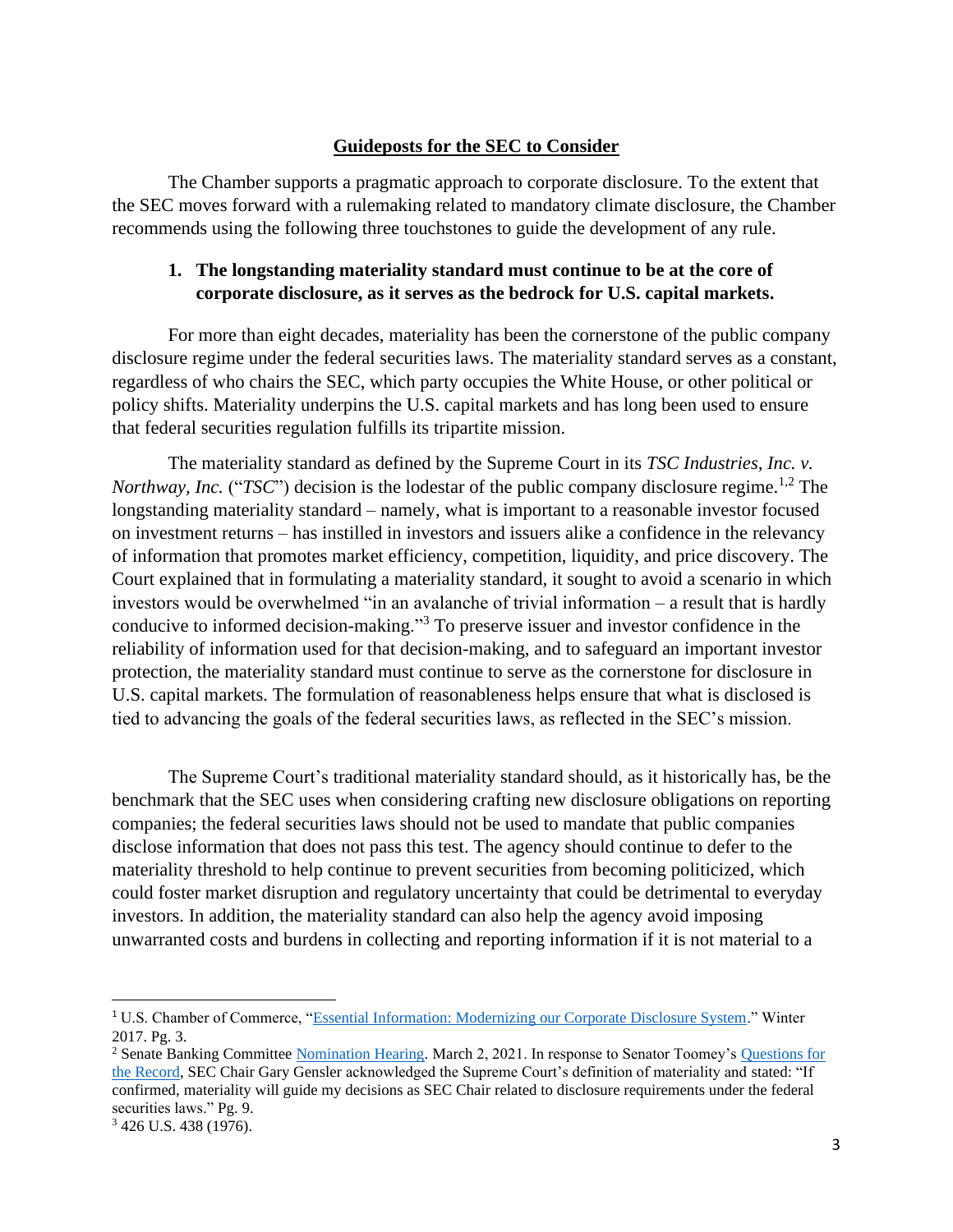company. The materiality standard also allows for information to be tailored for evolving investor needs.

Indeed, companies already disclose a range of ESG information in accordance with the SEC's existing disclosure requirements. For example, Regulation S-K Item 101, Description of Business, requires disclosure about the effect of existing or probable government regulations on a business, which would include matters such as the costs to purchase allowances under a "cap and trade" system or for facility improvements to reduce emissions if that were material for a company. Item 103, Legal Proceedings, requires disclosure of administrative or judicial proceedings under laws or regulations primarily for the purpose of protecting the environment. Item 303, Management's Discussion and Analysis of Financial Condition and Results of Operations ("MD&A"), requires disclosure of material trends or uncertainties that are expected to have a material favorable or unfavorable impact on the company, and this requires discussion of both risks and opportunities related to matters such as climate change that can decrease demand for carbon-intensive goods or increase demand for other types of goods that facilitate decarbonization. And Item 105, Risk Factors, requires disclosure of any material factors that make an investment in a company speculative or risky, and to the extent material for a particular company this would encompass risks related to the physical impact of climate change, such as the direct impact on facilities or operations due to rising sea levels and the indirect operational and financial impact on a company's operations due to decreased demand for products or services as a result of warmer temperatures. These disclosure requirements demonstrate that companies are already required to disclose material ESG information under current law. To the extent that there is concern companies are not adequately disclosing material climate-related information, the SEC could provide issuers updated or additional interpretive guidance regarding potential disclosure topics and considerations to keep in mind as they identify potentially material climate-related information.

Preserving the materiality standard will continue to ensure issuer and investor confidence in the relevancy of information that promotes market efficiency, competition, liquidity, and price discovery.

## **2. Disclosure mandates should not be prescriptive but, rather, should continue to be flexible so that disclosures respond to changes in facts, circumstances, risks, and other developments.**

The Chamber recognizes the increased interest in disclosure related to ESG information and has encouraged companies to develop good disclosure practices around ESG.<sup>4</sup> The number of companies that voluntarily publish annual sustainability reports has grown significantly, reflected in the fact that more than 90% of S&P 500 Index companies publish such reports,<sup>5</sup> over

<sup>4</sup> U.S. Chamber of Commerce, U.S. Chamber of Commerce Foundation, ["Project for Growth, Opportunity &](https://www.projectgo.com/esg-reporting-best-practices/)  [Innovation: ESG Reporting Best Practices.](https://www.projectgo.com/esg-reporting-best-practices/)" Fall 2019. Pg. 2.

<sup>&</sup>lt;sup>5</sup> Governance and Accountability Institute, "90% of S&P 500 Index Companies Publish Sustainability Reports in [2019, G&A Announces in its Latest Annual 2020 Flash Report.](https://www.globenewswire.com/news-release/2020/07/16/2063434/0/en/90-of-S-P-500-Index-Companies-Publish-Sustainability-Reports-in-2019-G-A-Announces-in-its-Latest-Annual-2020-Flash-Report.html)" July 16, 2020.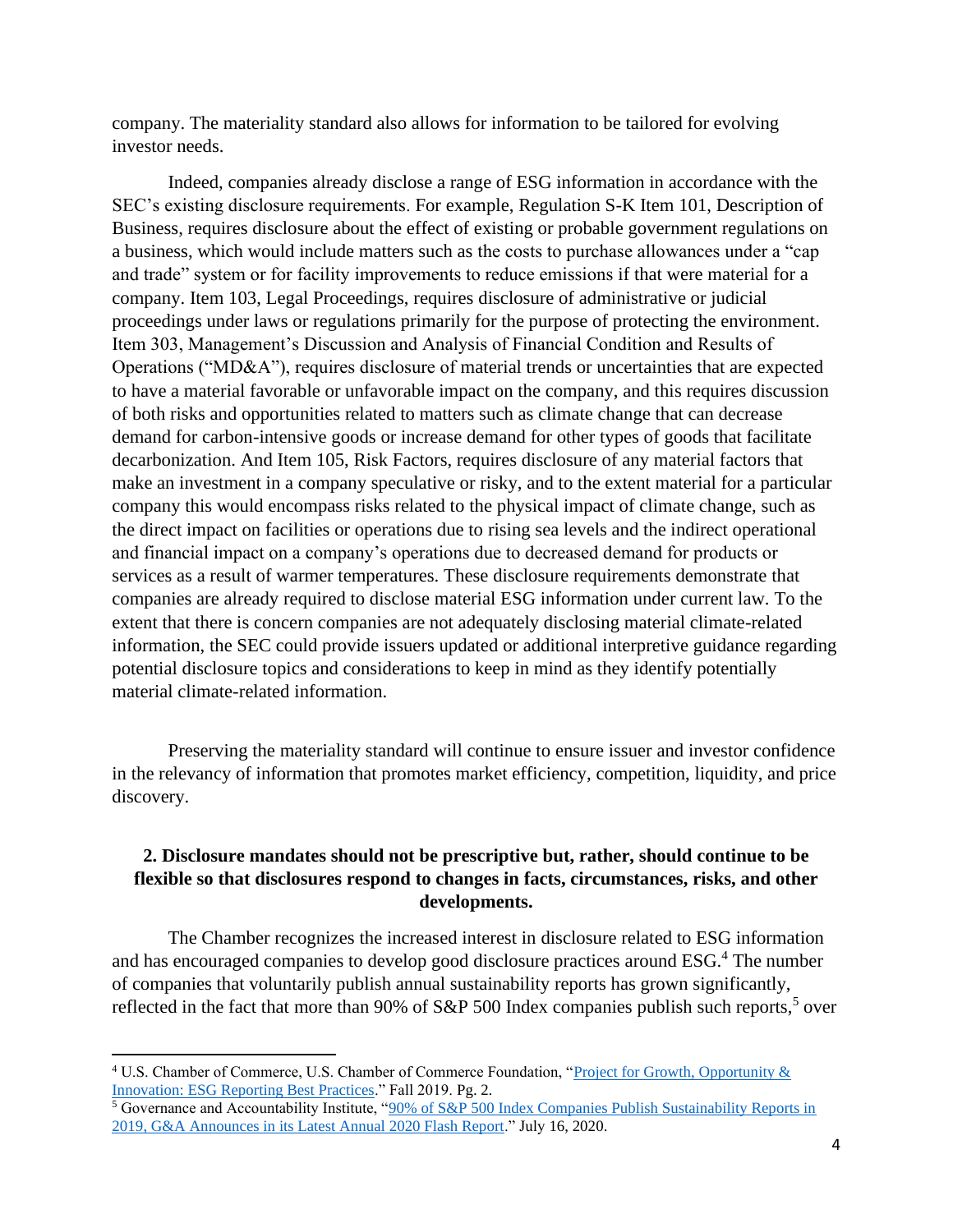a four-fold increase in the past decade. Notably, a number of companies also publish standalone climate reports. It should be noted that sustainability, climate, and other voluntary reports are used by companies to communicate with a variety of stakeholders in addition to investors. Companies have demonstrated that flexibility and adaptability have allowed them to respond effectively to market and other external interest in ESG information, which can vary significantly by industry, company, business model, geography, and customer and investor bases.

It is deeply important for disclosure regimes to remain flexible and for companies to be able to respond in a manner that is suited to their individual circumstances, as well as to what is most useful to investors. Currently, companies can evaluate and adapt the additional climate information they provide based on the interests of sector-specific and individual company investors. This approach has allowed climate-related reporting to evolve over time. Information that might have been expected of a company twenty years ago may not be the same information that is asked of a company today. Likewise, information that is of interest to investors today may not be the same information that investors may find informative in making investment decisions twenty years from now. Further, information that may be relevant to evaluating one company might not be informative when evaluating another company, and in fact could be misleading if required to be reported by companies for which that information is not material.

In practice, companies have been able to wield flexibility in reporting the information it and its investors have deemed relevant without overwhelming investors with information that is not useful when it comes to understanding that company. For instance, some technology companies have gravitated toward using one slate of disclosure mechanisms to serve as a guide for identifying what climate-related information is material to them and what additional information to disclose. This differs from the approach other industries, like the energy and electric power sectors, have employed; they have tended to gravitate toward a different slate of disclosure mechanisms that are better suited to their industries. <sup>6</sup> These industry-focused reporting practices have provided precision in the ability of issuers to disclose information sought after by interested investors.

As the SEC considers further action on climate disclosures, it should continue to recognize the variability of investor interest and issuer practices across industries and companies, avoiding prescriptive mandates that do not allow for changes in facts, circumstances, risks, and other developments. The breadth of these issues emphasizes the importance of a flexible disclosure regime designed to elicit decision-useful information on a company- and industryspecific basis. Pursuing a more prescriptive set of disclosure mandates could ultimately result in a disclosure system that does not provide investors with relevant information related to climate and other ESG information and could inundate investors with disclosures that obfuscate what is truly material.

<sup>6</sup> U.S. Chamber of Commerce, U.S. Chamber of Commerce Foundation, ["Corporate Sustainability Reporting: Past,](https://www.uschamberfoundation.org/sites/default/files/Corporate%20Sustainability%20Reporting%20Past%20Present%20Future.pdf)  [Present, Future.](https://www.uschamberfoundation.org/sites/default/files/Corporate%20Sustainability%20Reporting%20Past%20Present%20Future.pdf)" November 2018. Pg. 19.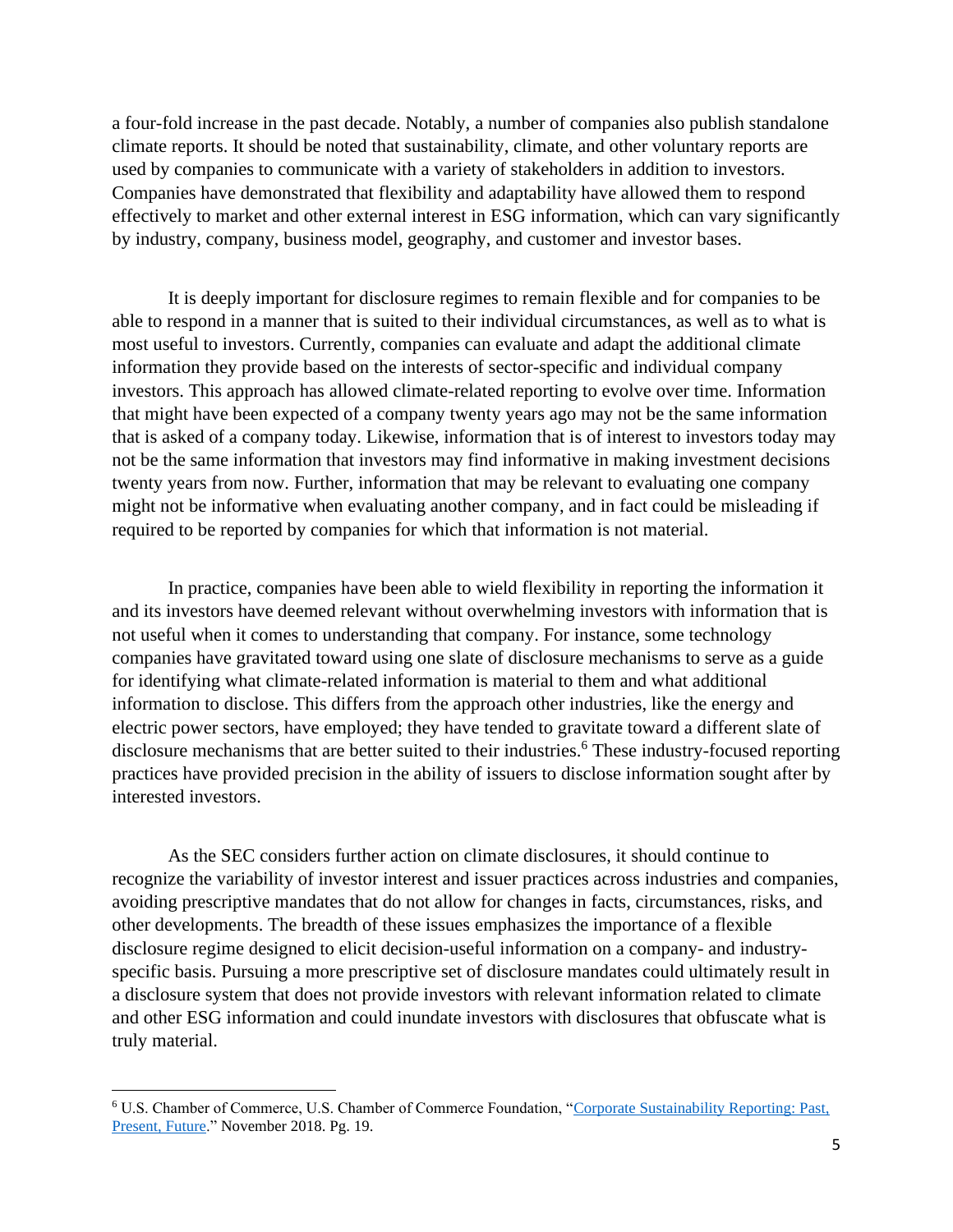The adoption of a climate disclosure regime based upon a principles-based approach would allow the SEC to preserve the flexibility of issuers to respond to their business and industry circumstances while maintaining consultations with their investor base to provide material information. This is an important template for the potential disclosure of other ESG issues and avoids a one size fits all disclosure that could prove to be counterproductive for investor protection, capital formation and competition.

## **3. Companies should not be subject to undue liability exposure given what can be the inherently uncertain nature of many ESG-related disclosures.**

The Chamber has recommended that companies make sustainability information easy for users to find, such as through dedicated ESG disclosure web pages and links.<sup>7</sup> To accomplish this objective, additional sustainability-related information exceeding what is material need not be incorporated into SEC filings, nor, should sustainability information be required as part of an SEC filing if it is not material to a reasonable investor, as discussed above.

Disclosing climate-related information outside of SEC filings has become commonplace. Companies have employed two main pathways for doing so. Many companies have opted to publish stand-alone corporate sustainability or climate reports and make that information available on their websites, while some companies have chosen to combine financial and sustainability reporting through integrated reports. Both methods have become accepted practices for issuers and have generally satisfied the interests of investors looking to consider climate-related factors without a mandate to file additional information with the SEC.

Accordingly, if the SEC were to adopt a rule mandating disclosure of climate-related information, the SEC should allow that information to be "furnished" and not "filed." Companies who voluntarily disclose climate-related information already do so with an existing obligation not to make materially misleading statements, and therefore there is not a practical justification to subject that information to additional legal liability. Moreover, companies may choose not to set more ambitious climate commitments if legal liability continues to expand. The SEC should also strongly consider that climate-related metrics are often not available to be reported contemporaneously with an annual report.

Additionally, there are well-established approaches and principles to evaluating and contextualizing forward-looking statements that apply equally to ESG-related information as to any other forward-looking statement. And as courts have consistently admonished, it is critical to avoid finding "fraud by hindsight." It is important to extend protections that encourage robust disclosure practices.

<sup>7</sup> U.S. Chamber of Commerce, U.S. Chamber of Commerce Foundation, ["Project for Growth, Opportunity &](https://www.projectgo.com/esg-reporting-best-practices/)  [Innovation: ESG Reporting Best Practices.](https://www.projectgo.com/esg-reporting-best-practices/)" Fall 2019. Pg 10.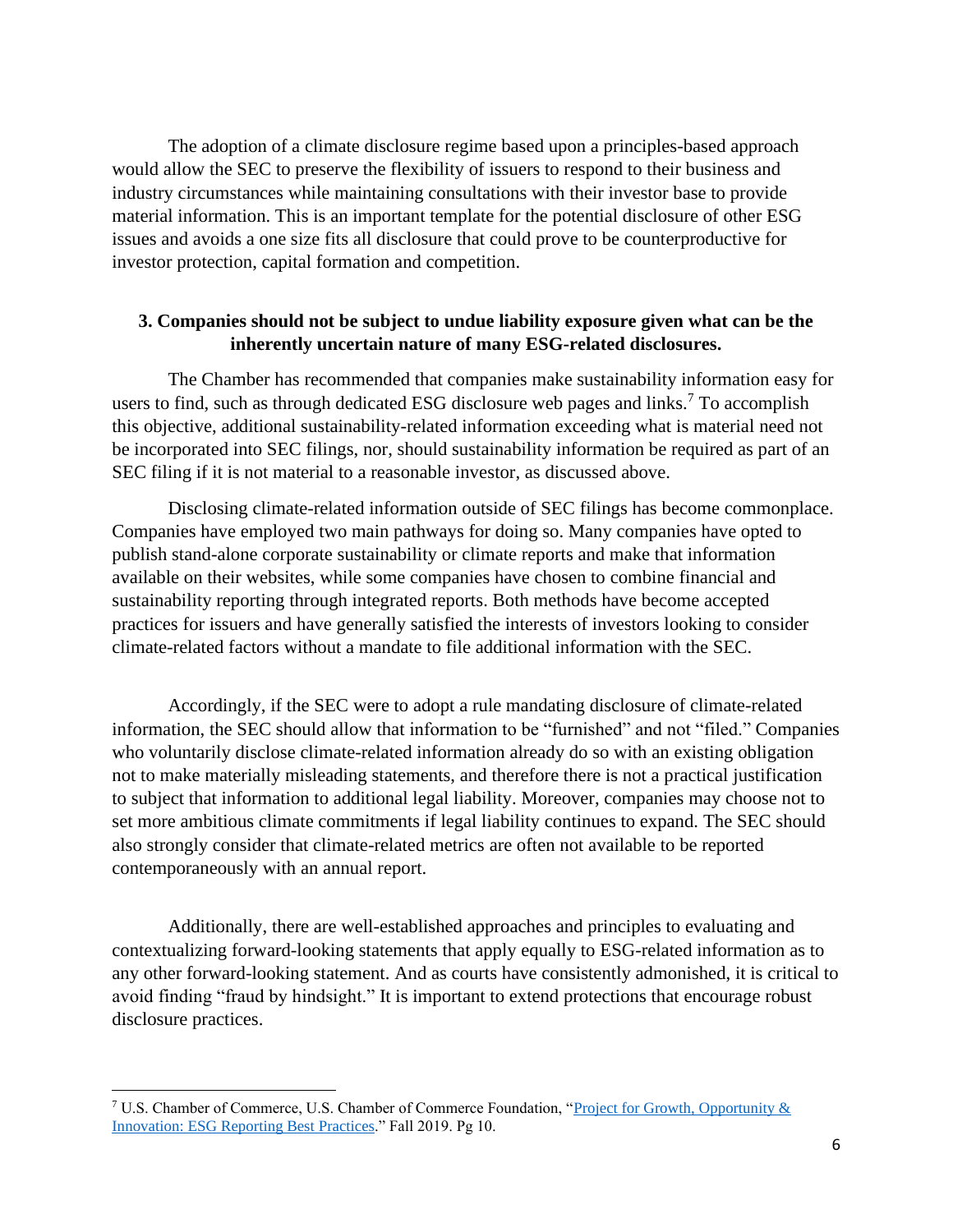Further, if the SEC moves forward with new disclosure requirements, it should provide a sufficiently long phase-in for compliance to ensure companies have adequate time to comply with mandates for climate-related information. This would help to ensure that investors are provided with useful information without unnecessarily exposing public companies to litigation risks simply because of the practical challenges of complying with additional mandates.

#### **Additional Considerations**

In addition to the three guideposts, the Chamber believes there are several other considerations the Commission should weigh before taking further action related to any climate or other ESG rulemaking.

#### **1. The SEC should continue to set disclosure standards.**

The SEC has been effective at setting its own disclosure standards on a wide variety of topics for decades in a manner that has served the capital markets well. Material corporate disclosures are a crucial part of fulfilling the SEC's tripartite mission, particularly with respect to investor protections, and the Commission's calibration of disclosure rules is essential to fulfilling its mission. The SEC should continue to calibrate these rules to ensure that the perspectives of industries, companies, and other market participants are appropriately factored into the standard setting process and should not defer to an external body to determine ESG-related disclosure requirements for the agency.

Reporting concepts or methodologies that have developed under existing voluntary frameworks may not be appropriate for the SEC to incorporate into its own disclosure standards where, for example, the goals of those frameworks are not aligned with the SEC's mission. The SEC should carefully consider the underlying goals, assumptions and challenges associated with any externally developed frameworks. Third-party standard setters may not be insulated enough from stakeholder and other policy agendas and may not satisfactorily incorporate practitioner input into new standards. There are also important questions to answer about organizational governance, due process and funding sources for third-party standard setters, as well as other operators in the ESG marketplace today that may present conflicts of interest.

Past these considerations, the SEC also has expertise in ensuring that regulatory requirements are scaled appropriately. Companies in differing stages of maturity and size should not have to meet the same requirements for disclosure. The 2012 Jumpstart Our Business Startups Act ("JOBS Act") recognized on a bipartisan basis that nascent public companies should not have the same compliance burdens and reporting requirements as large, mature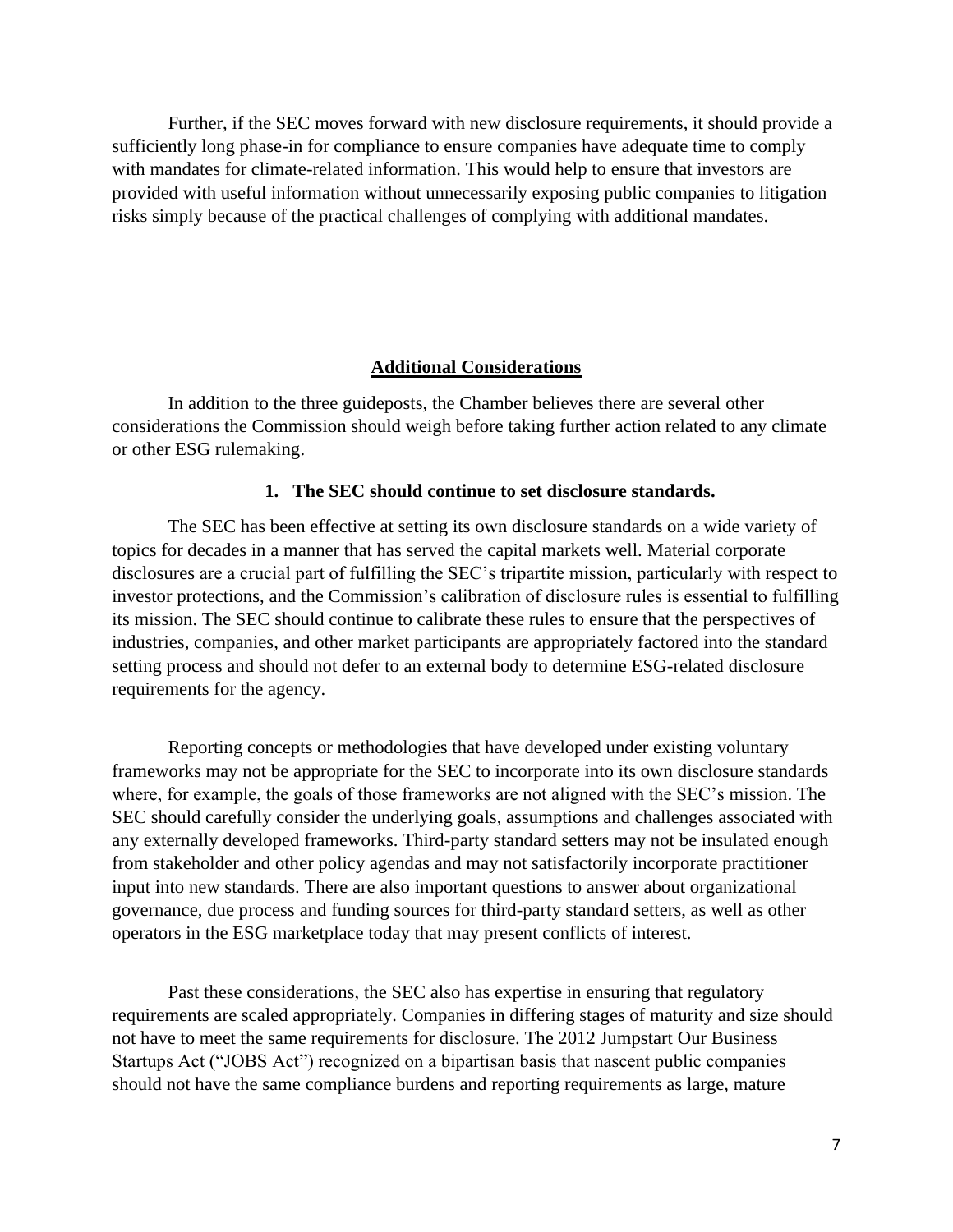companies.<sup>8</sup> The SEC should continue to carefully weigh the impact of disclosures on the public company model to ensure that any new mandates do not deter capital formation in the public market.

The Chamber encourages the SEC to carefully follow its statutorily granted authorities, including in any approach to third parties and private companies. We also encourage the agency to continue to practice its expertise in setting its disclosure rules.

## **2. The SEC should take steps to prevent conflicts of interest in the broader ESG space.**

When considering topics related to ESG, the SEC should contemplate the entire ESG ecosystem. For example, the market's increased interest in ESG has led to the rise of third-party ESG assessment providers that evaluate and rank companies based on their individual ESG performance and disclosures. These ESG scores and assessments use a wide variety of metrics and methodologies and provide investors with a summary of a company's ESG performance in relation to its peer group. A 2018 investigation by *The Wall Street Journal* found that a single company can score very differently on varying assessments due to differences in underlying approaches and methodologies.<sup>9</sup> The goal of providing greater scrutiny in these practices should be to provide greater transparency around how scores are reached so that issuers have a better understanding of how they are being assessed and investors have a better understanding of the factors that are incorporated into scores.

As some investment firms are factoring these ESG scores into their investment decisions, the Chamber believes the SEC should take a closer look at transparency and conflicts of interest rules, while maintaining a certain level of confidentiality around intellectual property in a nascent market context and avoiding harmonizing methodologies or regulating the substance of approaches. We encourage the SEC to explore opportunities to invite greater transparency around third-party assessment approaches.

## **3. The SEC should allow a market-developed approach to third-party assurance for climate-related reporting.**

Third-party assurance has the potential to add to the reliability of sustainability information, including climate-related information reported by companies, similar to the process that occurs with audits of financial statements and internal control over financial reporting. Providers of these services include both independent accounting firms (although not necessarily the independent accounting firm performing the financial statement audit) and engineering and consulting firms. Further, the nature of the assurance services provided by these firms also differs. Engineering and consulting firms can provide verification or certification

<sup>8</sup> Securities and Exchange Commission, ["Emerging Growth Companies.](https://www.sec.gov/smallbusiness/goingpublic/EGC)" July 24, 2019.

<sup>&</sup>lt;sup>9</sup> James Mackintosh, ["Is Tesla or Exxon More Sustainable? It Depends Whom You Ask,](https://www.wsj.com/articles/is-tesla-or-exxon-more-sustainable-it-depends-whom-you-ask-1537199931)" WALL ST. JOURNAL. September 17, 2018.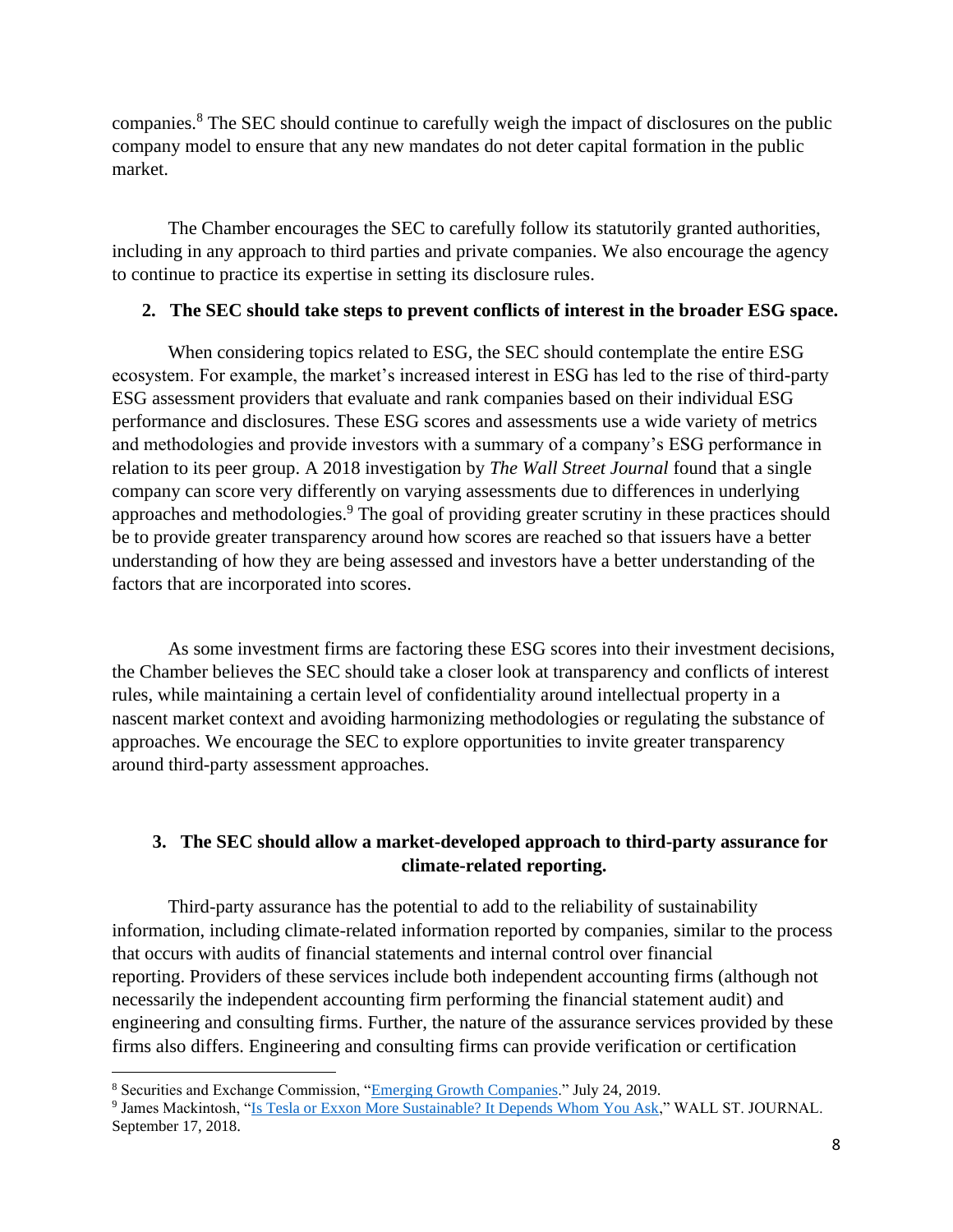services, while assurance services provided by independent accounting firms range from review to examination level attestations.

Consistent with the Chamber recommendation that the SEC should allow for variability in disclosures related to ESG information, the SEC should allow a commensurate market-based approach to third-party assurance for climate-related reporting for companies that desire to enhance the reliability of information. Companies are in the best position to determine how to signal to investors the use of outside expertise or an enhanced reliability of their climate-related disclosures through third-party assurance, how that assurance is suited to their individual circumstances and, if so, the type of assurance signal. It should be noted that company management should be met with the same level of confidence in providing ESG information as is given to other kinds of disclosures and public statements. A market-based approach allows for good practices regarding third-party assurance to evolve along with the evolution of climatechange reporting and the criteria for such reporting.

## 4. **The SEC should not politicize its regulation of corporate disclosure.**

The bipartisan structure of the Commission is intended to promote objective, consensusdriven regulation. Disclosure should focus on a company's risks and opportunities that bear a sufficient potential to impact the company's long-term operational and financial performance and should not be a tool for advancing political interests or achieving policy goals, especially as it extends to other topics in ESG outside of climate. Disclosures must be aligned to the fiduciary duties of directors and management and should carry forward with durability into the future.

# **5. The SEC should follow the appropriate notice-and-comment Administrative Procedure Act process.**

New policies related to ESG should be made only after weighing the costs and benefits of the chosen course, with justification for new policies being made clear to affected parties and the public. As Commissioner Allison Herren Lee noted in a public statement on August 21, 2019, Commission interpretive guidance and staff directives can serve as useful tools, but they cannot replace notice-and-comment rulemaking.<sup>10</sup>

The SEC must observe the rules and processes governing administrative procedure required by law, and should ensure America's capital markets are safe, orderly, and efficient.<sup>11</sup> Clear communication with companies is important to achieve that objective, and enforcement should not be used as a means to establish new policy or regulatory requirements.

<sup>&</sup>lt;sup>10</sup> Allison Herren Lee, "Statement of Commissioner Allison Herren Lee on Proxy Voting and Proxy Solicitation [Releases.](https://www.sec.gov/news/public-statement/statement-lee-082119)" August 21, 2019.

<sup>&</sup>lt;sup>11</sup> Chamber of Commerce Center for Capital Markets Competitiveness, "Examination U.S. Securities and Exchange [Commission Enforcement.](https://www.uschamber.com/press-release/us-chamber-s-ccmc-releases-report-sec-enforcement-practices-provides-recommendations)" 2015. Pg. 18.